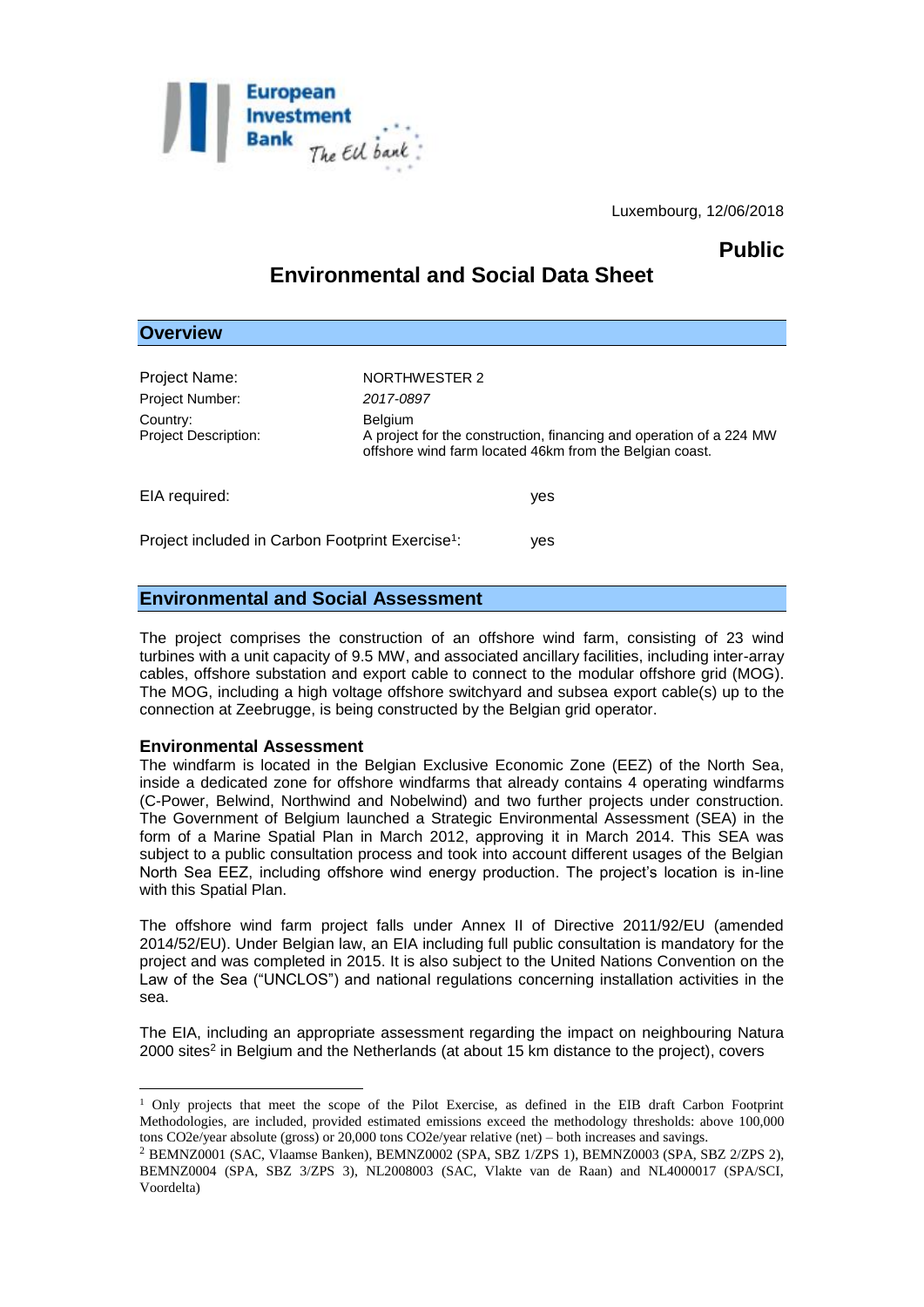

Luxembourg, 12/06/2018

the windfarm and the ancillary facilities up to the connection to the MOG. The EIA for the MOG itself was carried out separately.

The EIA study of the offshore wind farm was performed by a department of the Royal Belgian Institute for Natural Sciences – the Management Unit of the North Sea Mathematical Models (MUMM) – to evaluate potential impacts of the project on climate, noise (underwater and over water), safety, benthos and fish, sea mammals, avifauna, hydrodynamics, sedimentology electromagnetic fields, scenery and cultural heritage. The EIA study concludes that the project has no significant negative impacts after mitigation.

Based on its analyses, MUMM as the competent authority, concluded the review of the EIA in December 2015 with a positive opinion towards granting the environmental permit, subject to conditions including but not limited to:

- Prior agreement and approval by the competent authority of critical works, such as excavation and storage of excavated materials, cable laying or piling
- Noise mitigation measures to protect sea mammals (using bio sonar for orientation and foraging), such as an overall noise limit, the banning of piling activities from January to April (breeding season), acoustic deterrents and noise ramp-up procedures ("soft-start piling")
- Conditions and procedures for stopping the turbines in the event of a large bird migration with increased risk of bird collision
- Obligation to collect all sunk material
- Complete decommissioning of plant after the end of its technical lifetime (which still needs to be defined)
- A strict monitoring program of all environmental relevant data (in addition to the monitoring and research activities by MUMM for the whole offshore zone)

The promoter has a good understanding of regulatory and environmental monitoring requirements, as well as relevant experience in implementing mitigating measures during construction from its previous offshore wind farms in the same area. In light of this, the promoter's environmental capacity is considered adequate.

## **EIB Carbon Footprint Exercise**

<u>.</u>

The direct CO<sub>2</sub> emission of an offshore wind farm is deemed negligible.

In accordance with the Bank's current Carbon Footprint methodology it is calculated that based on the avoidance of electricity generation from a combination of existing and new power plants in Belgium (75% operating margin and 25% build margin) the total relative effect of the project is a net reduction in  $CO<sub>2</sub>$  equivalent emissions by 349 kt CO2e/a.

For the annual accounting purposes of the EIB Carbon Footprint, the project emissions will be prorated according to the EIB lending amount signed in that year, as a proportion of project cost